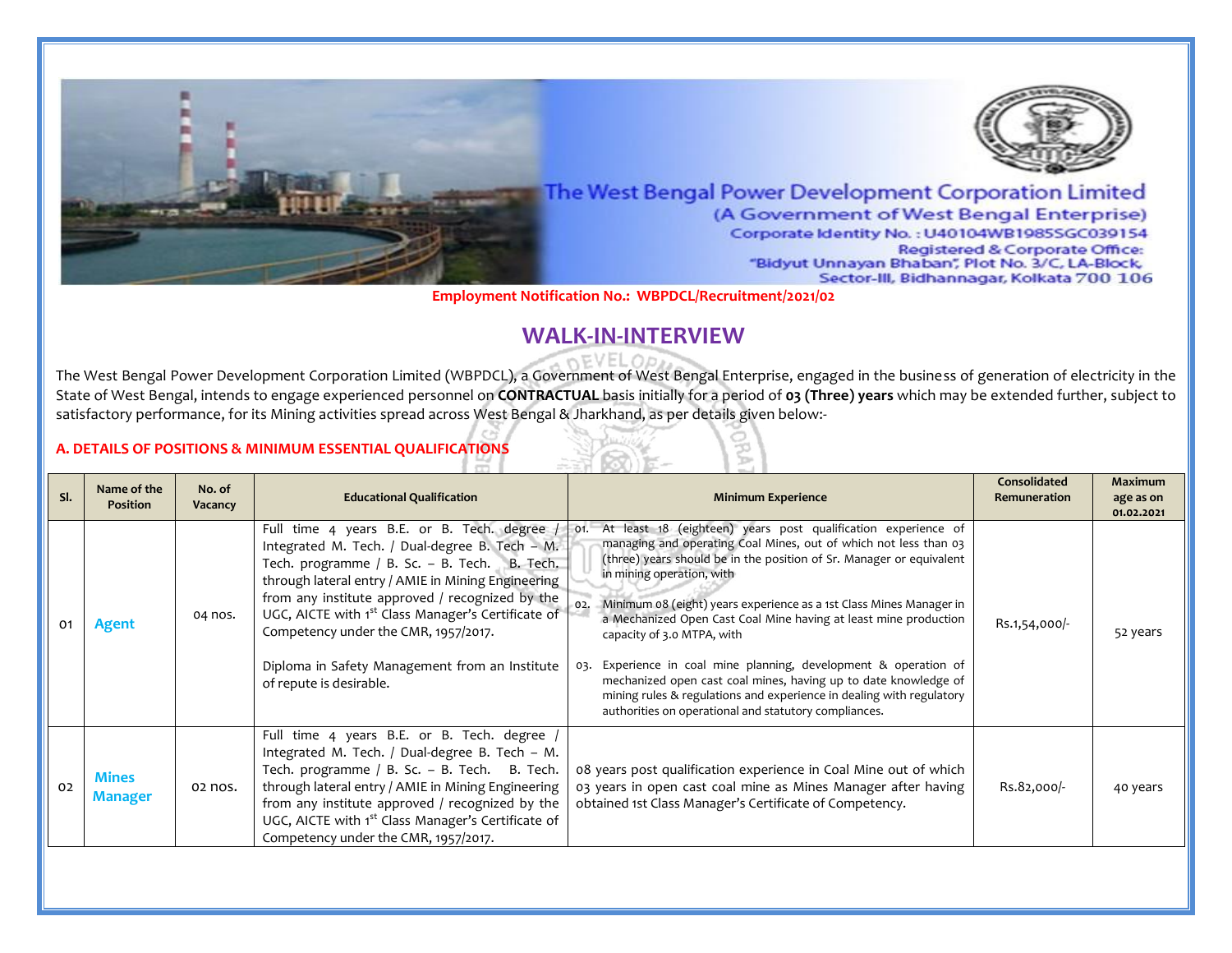| SI. | Name of the<br><b>Position</b>                     | No. of<br>Vacancy | <b>Educational Qualification</b>                                                                                                                                                                                                                                                                                                                                                            | <b>Minimum Experience</b>                                                                       | <b>Consolidated</b><br>Remuneration. | <b>Maximum</b><br>age as on<br>01.02.2021 |
|-----|----------------------------------------------------|-------------------|---------------------------------------------------------------------------------------------------------------------------------------------------------------------------------------------------------------------------------------------------------------------------------------------------------------------------------------------------------------------------------------------|-------------------------------------------------------------------------------------------------|--------------------------------------|-------------------------------------------|
| 03  | <b>Safety</b><br><b>Officer</b>                    | 02 nos.           | Full time 4 years B.E. or B. Tech. degree /<br>Integrated M. Tech. / Dual-degree B. Tech - M.<br>Tech. programme / B. Sc. - B. Tech. B. Tech.<br>through lateral entry / AMIE in Mining Engineering<br>from any institute approved / recognized by the<br>UGC, AICTE with 1 <sup>st</sup> Class Manager's Certificate of<br>Competency under the CMR, 1957/2017.                            | 3 years as Assistant Mines Manager / Safety Officer in open cast<br>mine.                       | Rs.63,000/-                          | 35 Years                                  |
| 04  | <b>Assistant</b><br><b>Mines</b><br><b>Manager</b> | 40 nos.           | Full time 4 years B.E. or B. Tech. degree /<br>Integrated M. Tech. / Dual-degree B. Tech - M.<br>Tech. programme / B. Sc. - B. Tech. B. Tech.<br>through lateral entry / AMIE in Mining Engineering<br>from any institute approved / recognized by the<br>UGC, AICTE with 1 <sup>st</sup> Class / 2 <sup>nd</sup> Class Manager's<br>Certificate of Competency under the CMR,<br>1957/2017. | 3 years post qualification in open cast coal mine.<br>EVELOPMEN                                 | Rs.63,000/-                          | 35 Years                                  |
| 05  | <b>Blasting</b><br><b>Officer</b>                  | 02 nos.           | Full time 4 years B.E. or B. Tech. degree /<br>Integrated M. Tech. / Dual-degree B. Tech - M.<br>Tech. programme / B. Sc. - B. Tech. B. Tech.<br>through lateral entry / AMIE in Mining Engineering<br>from any institute approved / recognized by the<br>UGC, AICTE with $1^{st}$ Class / $2^{nd}$ Class Manager's<br>Certificate of Competency under the CMR,<br>1957/2017.               | 3 years in open cast coal mine as Blasting Officer.<br><b>TON</b>                               | Rs.63,000/-                          | 35 Years                                  |
| 06  | <b>Welfare</b><br><b>Officer</b>                   | 03 nos.           | (a) 2 years full time Post-Graduate Degree /<br>Diploma (PGDBM) / MBA / MHRM with<br>specialization in Personnel Management / IR / HR<br>from a University recognized by UGC / Institute<br>approved by AICTE or from IIMs / XLRI / IIT B -<br>School OR                                                                                                                                    | (a) 3 years post qualification experience in coal mine as Mine<br>Welfare / Personnel Officer.  | Rs.63,000/-                          | 35 years                                  |
|     |                                                    |                   | (b) Graduate with Diploma in Social Science or<br>Labour Welfare or equivalent qualification<br>recognized by the appropriate authority for the<br>post of Welfare Officer under the Mines Rule,<br>1955.                                                                                                                                                                                   | (b) 15 years post qualification experience in coal mine as Mine<br>Welfare / Personnel Officer. |                                      | 45 years                                  |
| 07  | <b>Medical</b><br><b>Officer</b>                   | 04 nos.           | MBBS degree recognized by the Medical Council<br>of India and registered with Medical Council of<br>India / State Medical Council.                                                                                                                                                                                                                                                          | Not applicable                                                                                  | Rs.63,000/-                          | 36 years                                  |
| ο8  | <b>Surveyor</b>                                    | og nos.           | Full time Diploma or Diploma through lateral entry<br>in Survey Engineering from an Institute approved<br>by the State Council of Technical & Vocational<br>Education and Skill Development / AICTE with<br>DGMS Certified Survey Certificate.                                                                                                                                              | 2 years post qualification experience in open cast mine as<br>Surveyor.                         | Rs.41,000/-                          | 34 Years                                  |
|     |                                                    |                   |                                                                                                                                                                                                                                                                                                                                                                                             |                                                                                                 |                                      |                                           |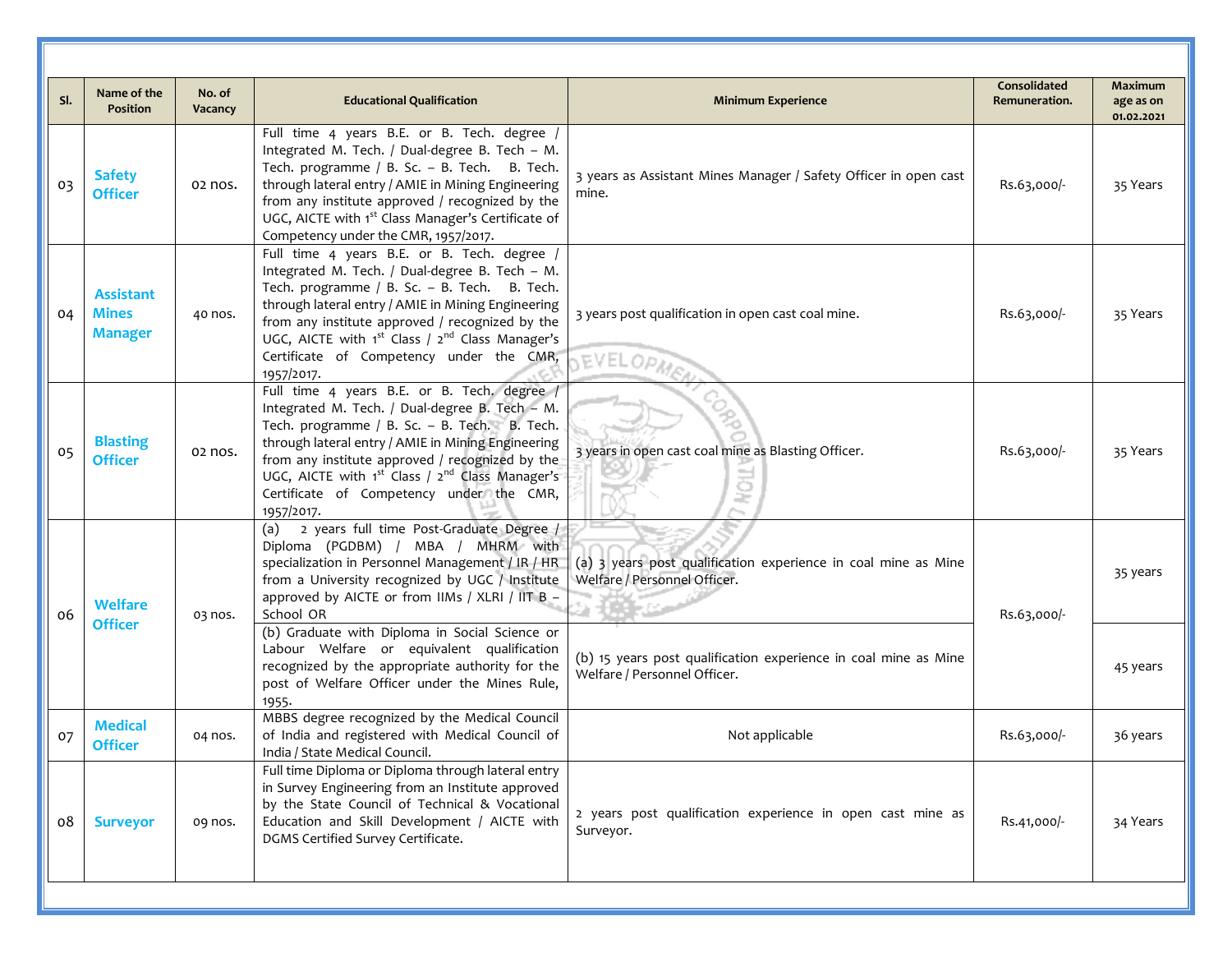| SI. | Name of the<br><b>Position</b>              | No. of<br>Vacancy | <b>Educational Qualification</b>                                                                                                                                                                                                   | <b>Minimum Experience</b>                                                                                                             | Consolidated<br>Remuneration. | <b>Maximum</b><br>age as on<br>01.02.2021                              |
|-----|---------------------------------------------|-------------------|------------------------------------------------------------------------------------------------------------------------------------------------------------------------------------------------------------------------------------|---------------------------------------------------------------------------------------------------------------------------------------|-------------------------------|------------------------------------------------------------------------|
| 09  | Overman                                     | 40 nos.           | Full time Diploma or Diploma through lateral entry<br>Mining Engineering with valid Overman's<br>certificate of Competency from DGMS under Coal<br>Mines Regulation 1957/2017.                                                     | 2 years post qualification experience in open cast mine as<br>Overman.                                                                | Rs.41,000/-                   | 34 Years                                                               |
| 10  | <b>Medical</b><br><b>Attendant</b>          | 04 nos.           | Higher Secondary or equivalent in any stream<br>with Diploma in General Nursing and Midwifery<br>(GNM) from any institution recognized by the<br>State Nursing Council and having registration with<br>authorized Nursing Council. | 2 years post qualification experience in the relevant field.                                                                          | Rs. 41,000/-                  | 34 years                                                               |
| 11  | <b>Security</b><br>Sub-<br><b>Inspector</b> | 05 nos.           | Ex-Serviceman having Higher Secondary (Class XII<br>Board) qualification.<br>Experience of looking into Industrial Security at<br>any Central PSU, State PSU will be preferred.                                                    | 5 years service in regular Army, Navy or Air Force of the Union of<br>India and includes BSF, CISF, ITBP, SSB only<br><b>SEVELODE</b> | Rs. 27,000/-                  | Maximum of<br>45 years<br>considering<br>all applicable<br>relaxations |

**B. PERIOD OF ENGAGEMENT & REMUNERATION:** Engagement shall purely be on contractual basis initially for a period of 03 (three) years which may be extended further, subject to satisfactory performance evaluation. Monthly remuneration shall be paid as mentioned above against each of the notified positions. In addition to the monthly Consolidated Remuneration as stated above, 'House Rent Allowance' and 'Mines Allowance' shall be paid to the respective positions, as per the norms of the Company.

Annual enhancement @ 3% on Consolidated Remuneration shall be paid based on satisfactory performance evaluation at the end of each year of completed service.

The contract of engagement shall be liable for termination with 01 (one) month's notice on either side.

**C. AGE LIMIT:** As stated against each of the positions. However, **a**ge limit is relaxable by 05 years for SC / ST, 03 years for OBC (Non Creamy Layer), 10 years for PWD candidates, as per norms. Age relaxation for SC / ST / OBC / Ex Servicemen/ EC / PWD candidates shall be allowed as per extant norms, subject to maximum of 45 years considering all applicable relaxations.

The employees of WBPDCL and the employees of the Mine Developer & Operators (MDOs) of the Coal Mines of WBPDCL shall be entitled for age relaxation upto maximum of 45 years.

| SI.<br><b>No</b> | <b>Discipline</b>                        | Vacancy | <b>UR</b> | <b>UR</b><br>(EC) | <b>SC</b> | <b>SC</b><br>(EC) | <b>ST</b> | <b>OBC</b><br>$-A$       | $OBC -$<br>A(EC) | OBC-<br>B                | OBC-B<br>(EC) | <b>PWD</b> | <b>MSP</b>               | <b>XSM</b>               | <b>Post identified for PWD</b>                                                                   |
|------------------|------------------------------------------|---------|-----------|-------------------|-----------|-------------------|-----------|--------------------------|------------------|--------------------------|---------------|------------|--------------------------|--------------------------|--------------------------------------------------------------------------------------------------|
| 01.              | Agent                                    | 04 nos. |           |                   |           | $- -$             |           | $\overline{\phantom{m}}$ | --               | $\overline{\phantom{m}}$ | $-$           | $-$        | $\overline{\phantom{a}}$ | $\overline{\phantom{m}}$ | Not applicable                                                                                   |
| 02.              | <b>Mines Manager</b>                     | 02 nos. |           | --                |           | --                | $-$       | --                       | --               | --                       | --            |            | $-$                      | $\overline{\phantom{m}}$ | Not applicable                                                                                   |
| 03.              | <b>Safety Officer</b>                    | 02 nos. |           | $- -$             |           | --                | --        | --                       |                  | --                       | --            |            | $- -$                    | --                       | Not applicable                                                                                   |
| 04.              | <b>Assistant Mines</b><br><b>Manager</b> | 40 nos. | 13        |                   |           |                   |           |                          |                  |                          |               |            | $\overline{\phantom{a}}$ | $\overline{\phantom{m}}$ | UR – PWD (Low Vision/Blindness) – 01 no /<br>SC (PWD-LD including CP, LC, Df, AAV & MD) - 01 no. |

### **D. RESERVATION:**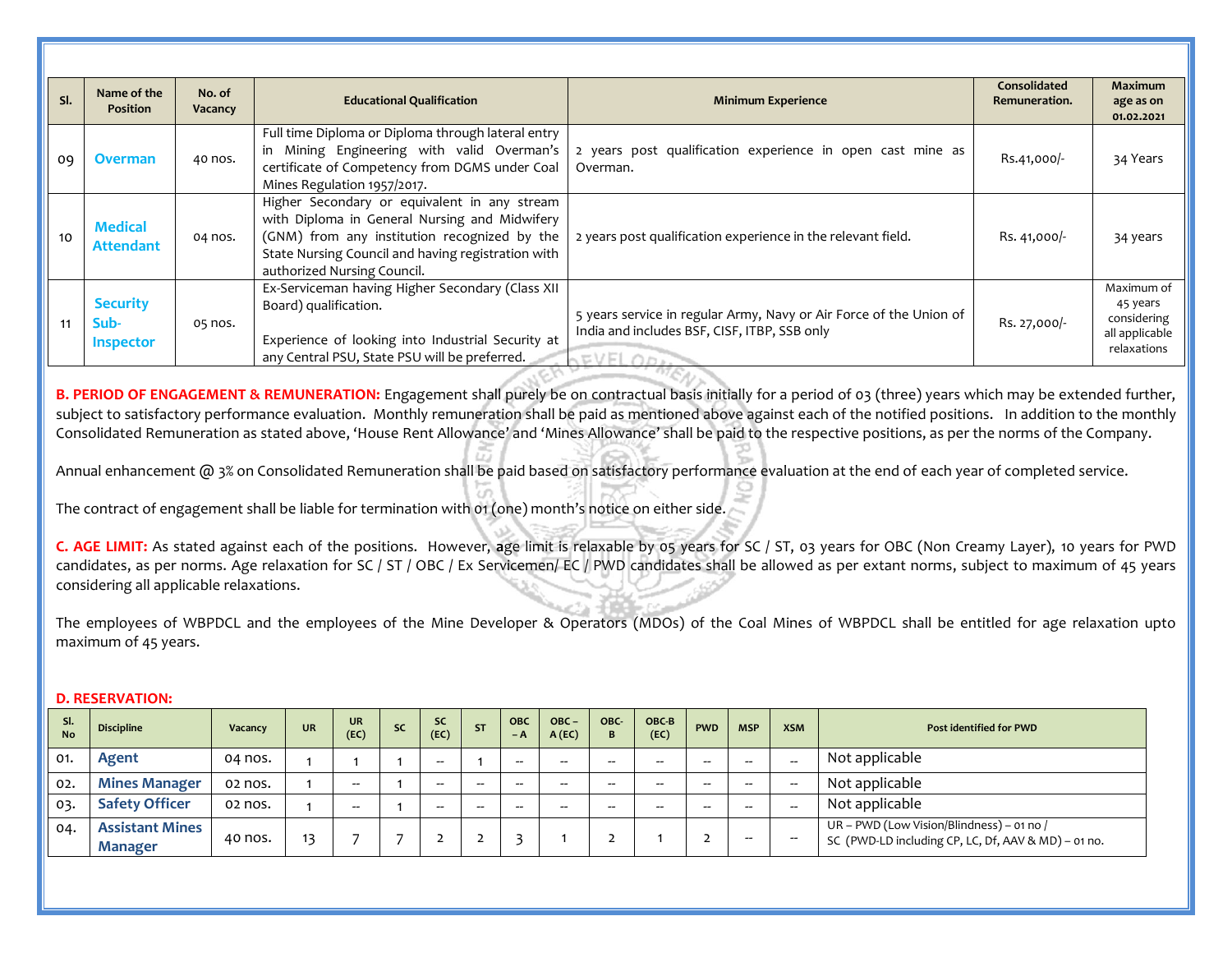| SI.<br><b>No</b> | <b>Discipline</b>                        | Vacancy | <b>UR</b> | <b>UR</b><br>(EC)        | <b>SC</b> | <b>SC</b><br>(EC)        | <b>ST</b>      | <b>OBC</b><br>$-A$       | $OBC -$<br>A(EC) | OBC-<br>B      | OBC-B<br>(EC) | <b>PWD</b>     | <b>MSP</b> | <b>XSM</b>               | <b>Post identified for PWD</b>                                                                 |
|------------------|------------------------------------------|---------|-----------|--------------------------|-----------|--------------------------|----------------|--------------------------|------------------|----------------|---------------|----------------|------------|--------------------------|------------------------------------------------------------------------------------------------|
| 05.              | <b>Blasting Officer</b>                  | 02 nos. |           | $\overline{\phantom{m}}$ |           | $- -$                    | $-$            | $\overline{\phantom{m}}$ | $-$              | --             | --            | $- -$          | $- -$      | $\overline{\phantom{a}}$ | Not applicable                                                                                 |
| 06.              | <b>Welfare Officer</b>                   | 03 nos. |           |                          |           | $\overline{\phantom{a}}$ | --             | $- -$                    | --               | --             | --            | $- -$          | --         | $-$                      | Not applicable                                                                                 |
| 07.              | <b>Medical Officer</b>                   | 04 nos. |           |                          |           | $-$                      |                | $\overline{\phantom{a}}$ | --               | --             | --            | $- -$          | $- -$      | $\overline{\phantom{a}}$ | Not applicable                                                                                 |
| 08.              | <b>Surveyor</b>                          | og nos. | 3         |                          |           |                          |                |                          | --               |                | $-$           | $- -$          |            | $\overline{\phantom{a}}$ | Not applicable                                                                                 |
| 09.              | <b>Overman</b>                           | 40 nos. | 11        |                          | 6         | $\overline{2}$           | $\overline{2}$ | 3                        |                  | $\overline{2}$ |               | $\overline{2}$ |            | $UR-1$<br>$SC-1$         | UR - PWD (Low Vision/Blindness) - 01 no<br>SC (PWD-LD including CP, LC, Df, AAV & MD) - 01 no. |
| 10.              | <b>Medical</b><br><b>Attendant</b>       | 04 nos. |           |                          |           | $\overline{\phantom{a}}$ |                | $- -$                    | --               | --             |               | $- -$          | --         | $\overline{\phantom{m}}$ | Not applicable                                                                                 |
| 11.              | <b>Security Sub-</b><br><b>Inspector</b> | 05 nos. |           |                          |           | $\overline{\phantom{a}}$ |                | $\overline{\phantom{a}}$ | --               | --             |               | $- -$          | --         | $\overline{\phantom{m}}$ | Not applicable                                                                                 |

**Note:- In case of non-availability of a suitable Exempted Category candidate belonging to UR, SC, ST or OBC (A) / (B) for any of such reserved posts as mentioned above, the said vacancies shall be filled up by non-Exempted Category Candidate belonging to UR, SC, ST or OBC (A) / (B) as the case may be as per Notification No. 50-Emp/1M-25/98 dtd. 01st March 2011, Labour Department Govt. of West Bengal.**

Reservation norms in respect of the above mentioned positions shall be maintained as per guidelines issued by the Government of West Bengal from time to time. **SC (Schedule Caste) / ST (Scheduled Tribe) / OBC (Other Backward Classes)** candidates from states other than West Bengal shall not be entitled for respective reservation benefits. Such candidates may apply as General category candidate subject to eligibility otherwise**.**

Reservation for Persons with Disabilities (PWD) / Meritorious Sportsperson (MSP) / Ex Servicemen (XSM) / Exempted Category (EC) shall also be in accordance with prevailing rules of the Government of West Bengal. PWD candidates having disability of 40% or more shall only be considered for reservation benefits.

**E. SELECTION PROCESS: Walk In Interviews shall be held as per following schedule from 10.30 a.m. to 02.00 p.m.** at the **'Bidyut Unnayan Bhaban' - Corporate Office - WBPDCL, Block- LA, Plot No.-3/C, Sector-III, Bidhannagar, Kolkata-700106 (beside National Institute of Fashion Technology).** 

| <b>Positions</b>                                                                       | Date of Walk-In Interview |
|----------------------------------------------------------------------------------------|---------------------------|
| Agent / Mines Manager / Welfare Officer                                                | 25.02.2021 (Thursday)     |
| Assistant Mines Manager / Medical Officer / Medical Attendant / Security Sub-Inspector | 26.02.2021 (Friday)       |
| Overman / Surveyor / Safety Officer / Blasting Officer                                 | 27.02.2021 (Saturday)     |

Candidates are requested to come with filled in **Annexure – A** with 02 (two) recent passport size photographs, self attested copies of Class X / Matriculation Certificate (Proof of age) & educational certificates and experience certificates from previous / present employer(s) regarding relevant post qualification experience and other relevant certificates **alongwith original testimonials** for verification purposes**.** 

#### **F. GENERAL INSTRUCTIONS:**

1. SC / ST / OBC for the purpose of this notification means applicants belonging to 'Scheduled Caste' / 'Scheduled Tribe' / 'Other Backward Classes' category candidates respectively.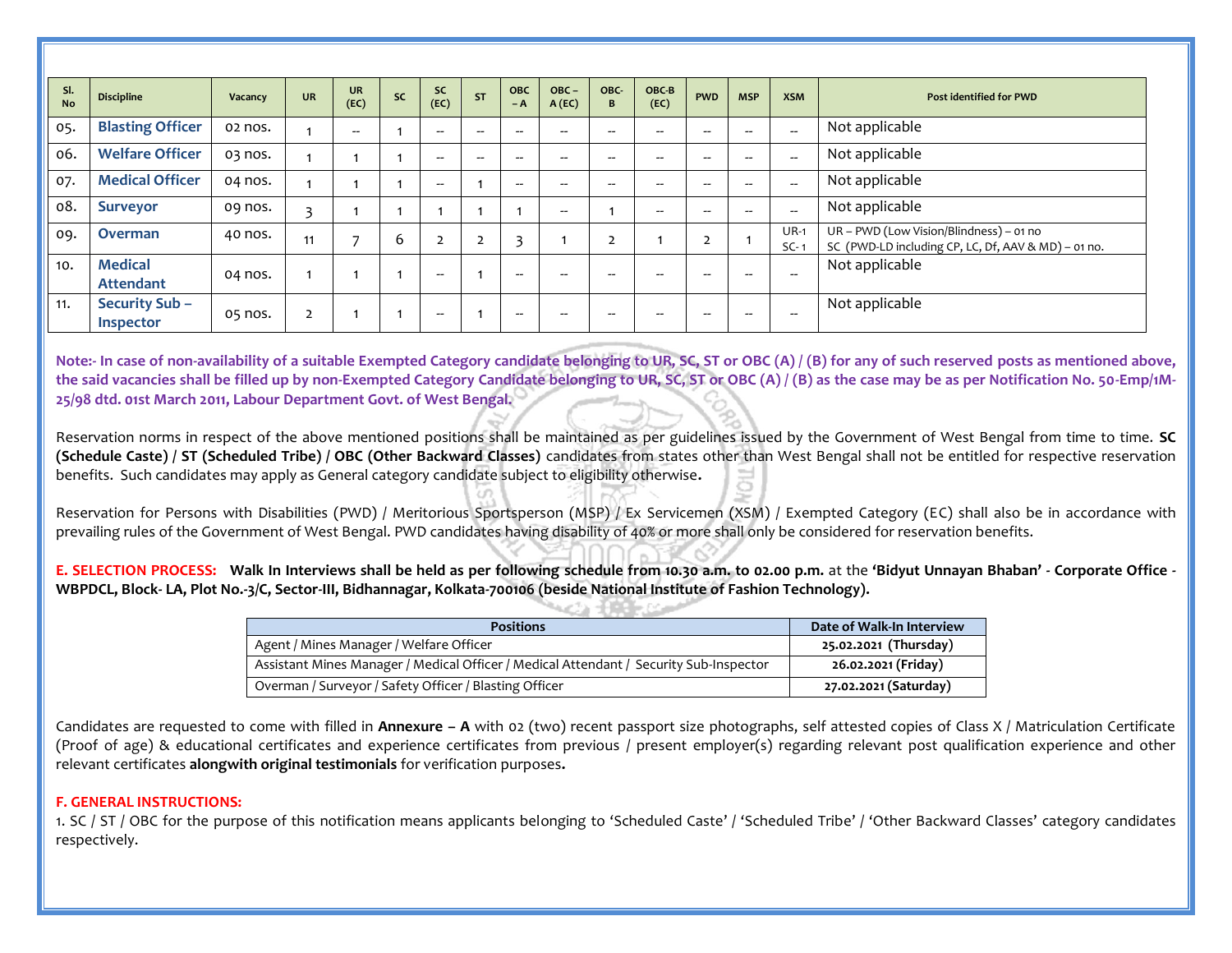2. Date of Birth will be taken as that mentioned in the Birth Certificate issued by the competent authority / Certificate or Admit card of Class X or equivalent examination. No other proof of date of birth shall be accepted.

3. Candidates whose names have been sponsored as 'Exempted Category' candidates by the Directorate of Employment Exchange against notification furnished by WBPDCL in this regard, shall only be considered for 'Exempted Category' reservation. Candidature of candidates under Exempted Category shall upon verification of credentials if found not to have been sponsored as Exempted Category by the Directorate of Employment Exchange shall be summarily rejected. Candidates are therefore advised to confirm with the Employment Exchange about their sponsorship as Exempted Category prior to appearing in the Walk In-Interview.

4. Candidature of a candidate is liable to be rejected at any stage of the recruitment process or even after recruitment or joining, if any information provided by the candidate is found to be false or is found not to be in conformity with the eligibility criteria so mentioned in the advertisement. Screening and selection of candidates will be based on the details provided by the candidate, hence it is necessary that the applicants should furnish only accurate, full and correct information. Furnishing of wrong / false / incomplete information will lead to disqualification and the WBPDCL will NOT be responsible for any consequence arising out of furnishing such wrong / false / incomplete information by the candidate.

5. Request for change of mailing address / category / discipline / qualification once declared in the application form will not be entertained.

6. Employees in Government, Semi-Government undertakings and PSUs are required to submit 'No Objection Certificate' issued by their employer at the time of interview.

7. No Travelling Allowance (TA) or any other expenses will be made admissible to the candidates appearing for Personal Interview.

8. Any canvassing or personal follow up with an intention of inducing the process of recruitment by and on behalf of any candidate shall lead to immediate cancellation of candidature.

9. The WBPDCL reserves the right to withdraw / cancel the advertisement / recruitment process if circumstances so warrant without assigning any reason thereof.

10. In case of any dispute, the legal jurisdiction shall be that of the Hon'ble High Court, Calcutta.

#### **Recruitment Cell / WBPDCL**

#### **MANDATORY DOCUMENTS REQUIRED:**

01. Duly signed and filled in application blank / application form.

- 02. 02 (two) copies of passport size photograph.
- 03. Original Educational & Experience testimonials.

04. Self attested copies of:

i. Date of Birth (matriculation certificate / mark sheet / admit card or Birth Certificate).

ii. Qualifying degree/diploma certificates with all semester wise / year wise mark sheets.

iii. Copy of caste / community certificate (applicable for SC / ST / OBC (NCL) candidates of West Bengal.

iv. Copy of disability certificate, if applicable.

v. Experience Certificates, as applicable.

**This Employment Notification is issued to meet the statutory requirements and to comply with the directives of DGMS.**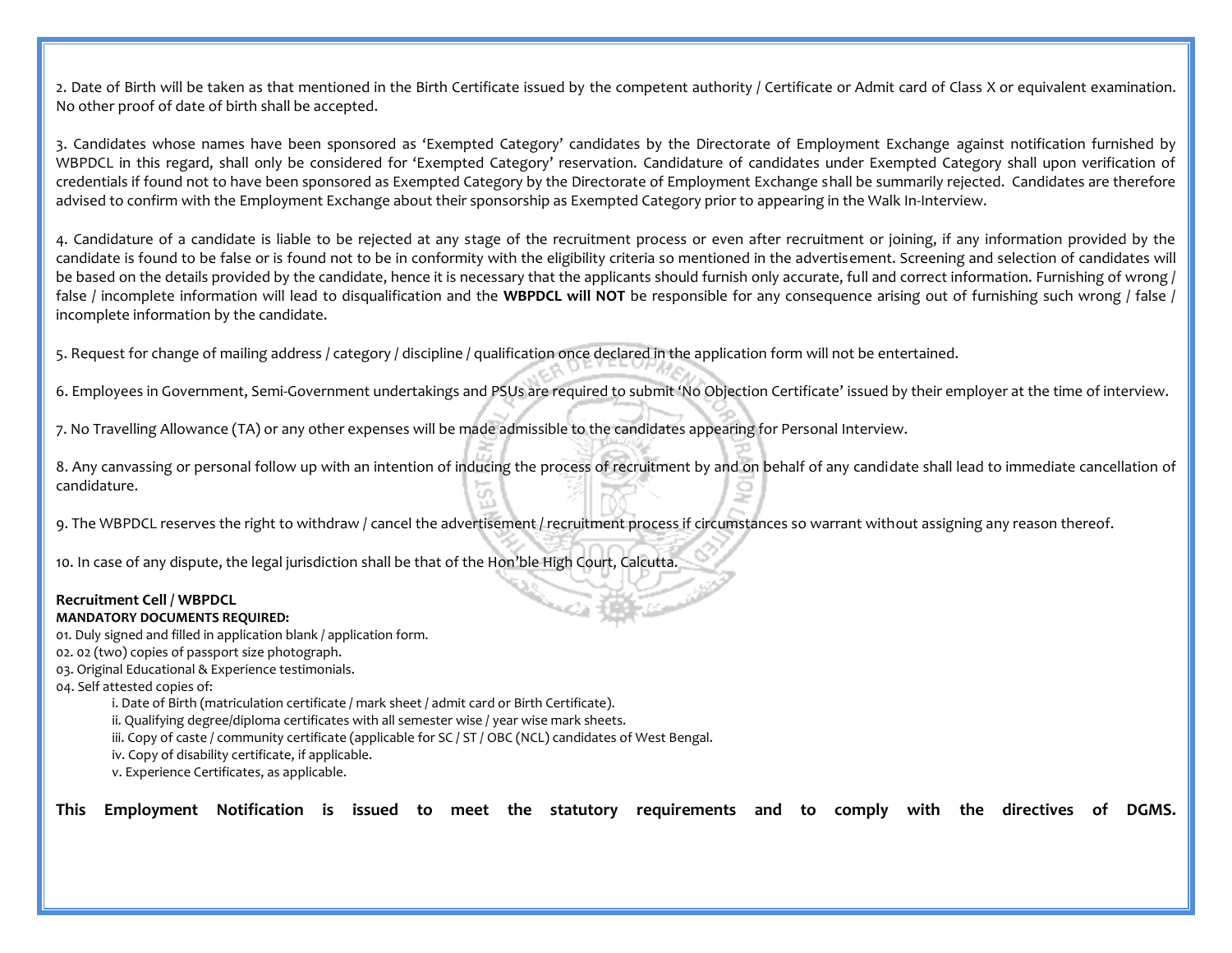**(Annexure A)**

## **WALK IN INTERVIEW TO THE POST OF**: **\_\_\_\_\_\_\_\_\_\_\_\_\_\_\_\_\_\_\_\_**

To **The Director (HR), Corporate Office, WBPDCL,**

Bidyut Unnayan Bhaban, Plot No. 3/C, LA Block, Sector – III, Bidhannagar, Kolkata – 700 106.

Space for recent passport size photograph full name of the candidate should be mentioned on the Photograph.

| 01. | <b>FULL NAME: (In Block Letters)</b>                                               |                                                   |                                                    |                        |            |  |  |
|-----|------------------------------------------------------------------------------------|---------------------------------------------------|----------------------------------------------------|------------------------|------------|--|--|
| 02. | <b>FATHER'S NAME:</b>                                                              |                                                   |                                                    |                        |            |  |  |
| 03. | <b>ADDRESS:</b>                                                                    | (a) Permanent<br>ROWER DEVELOPME                  | CORP                                               |                        |            |  |  |
|     | œ                                                                                  | (b) Present<br>ű.                                 |                                                    |                        |            |  |  |
| 04. | <b>DATE OF BIRTH:</b><br>(Attach self attested copy of<br>appropriate certificate) | (Put 'o' before any single digit viz. 05/07/XXXX) |                                                    |                        |            |  |  |
| 05. | Age as on 01.02.2021                                                               |                                                   | $Years$ ______________month(s) ___________ day(s). |                        |            |  |  |
|     |                                                                                    | <b>Exam Passed</b>                                | <b>Board / University</b>                          | <b>Year of Passing</b> | % of Marks |  |  |
|     |                                                                                    |                                                   |                                                    |                        |            |  |  |
|     | <b>EDUCATIONAL &amp;</b>                                                           |                                                   |                                                    |                        |            |  |  |
| 06. | PROFESSIONAL QUALIFICATION:                                                        |                                                   |                                                    |                        |            |  |  |
|     | (Attach self attested copy of<br>appropriate certificate)                          |                                                   |                                                    |                        |            |  |  |
|     |                                                                                    |                                                   |                                                    |                        |            |  |  |
|     |                                                                                    |                                                   |                                                    |                        |            |  |  |
|     |                                                                                    |                                                   |                                                    |                        |            |  |  |